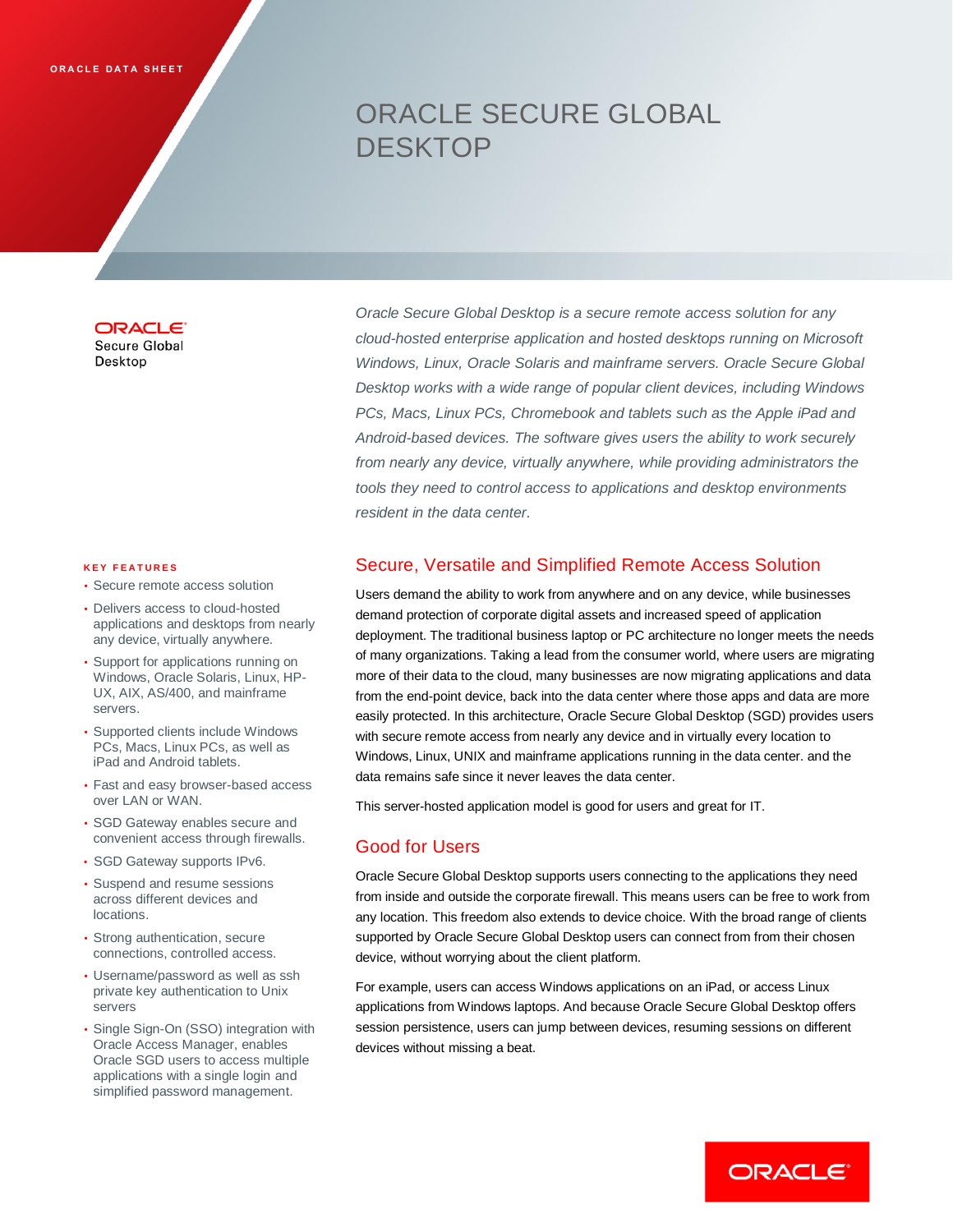- Centralized monitoring of a multiserver Oracle SGD deployment with Oracle Enterprise Manager.
- Certified for use with Oracle's webbased applications such as Oracle E-Business Suite, Oracle's Siebel CRM, Oracle's Primavera, and many others.

#### **K E Y B E N E F I T S**

- Eliminates the need to download, configure and maintain specific apps on tablet devices, as well as the need to pre-install client software on PCs and Macs – all you need is a web browser.
- Enables secure access to data centers – no VPN required with use of included secure gateway.
- Simplified access to all your Windows, Oracle Solaris, Linux, Oracle's web-applications, HP-UX, AIX, AS/400, and mainframe applications that are resident in the data center, from one single portal.
- Nearly instant deployment and configuration with a ready-to-run Oracle VM Template for Oracle VM 3, eliminating the need to separately install and configure the operating system and Oracle SGD.
- Cloud-ready configuration of Oracle SGD Gateway and Server component on the same instance.
- VM connectors to talk to Oracle VM VirtualBox and Oracle VM web services, to dynamically list launch candidates.

# Great for IT

Oracle Secure Global Desktop is an appealing choice for IT administrators. The architecture allows them to deploy applications to virtual clients without regard for the actual end-point devices. For example, if a particular web application requires a specific version of a browser, Java runtime, or plugin, the IT staff can set up the exact environment needed on a server that is under their control. With the servers under IT control in a secure environment, the corporate data is more easily secured too.

Oracle Secure Global Desktop puts the administrator in control. Users can only run the applications that the administrator has published to them via the Secure Global Desktop Administration Console. Integration with user directories such as Active Directory or Oracle Unified Directory, enables applications to be published to groups of users matching sophisticated queries.

Administrator control extends into the application session. Features such as copy and paste, printing, and drive mapping can be configured to enable even tighter control of application data.

In addition, Oracle Secure Global Desktop optimizes for available bandwidth and intelligently adapts the data sent to the client device. This provides a consistent user experience, no matter if the user is accessing applications on a LAN or remotely via the Internet. Designed to meet stringent security requirements, Oracle Secure Global Desktop leverages open standards such as HTML5, and provides industrial-strength security and encryption. It integrates with corporate standards such as the Lightweight Directory Access Protocol (LDAP), UNIX passwords, Pluggable Authentication Modules (PAMs), Oracle Internet Directory, and Microsoft Active Directory. Oracle Secure Global Desktop also comes with a secure gateway that enables access from anywhere, and helps eliminate the cost of maintaining VPN infrastructure.

Oracle Secure Global Desktop is certified for use with Oracle's web-based applications such as Oracle E-Business Suite, Oracle's Siebel CRM, Oracle's Primavera and many others to simplify client access specifically for Oracle Applications.

In addition, an Oracle VM Template is available as an alternative option for installing and configuring Oracle Secure Global Desktop. This Oracle VM Template is a ready-to-run Oracle VM virtual machine that eliminates the installation and basic configuration steps for the operating system and Oracle Secure Global Desktop.

Oracle Secure Global Desktop can talk to Oracle VM VirtualBox (vboxwebsrv) and Oracle Virtual Manager (version >3.4.x) web service APIs to configure dynamic launch hosts based on the guests configured, enabling a one-time configuration to respond dynamically to provisioned environments.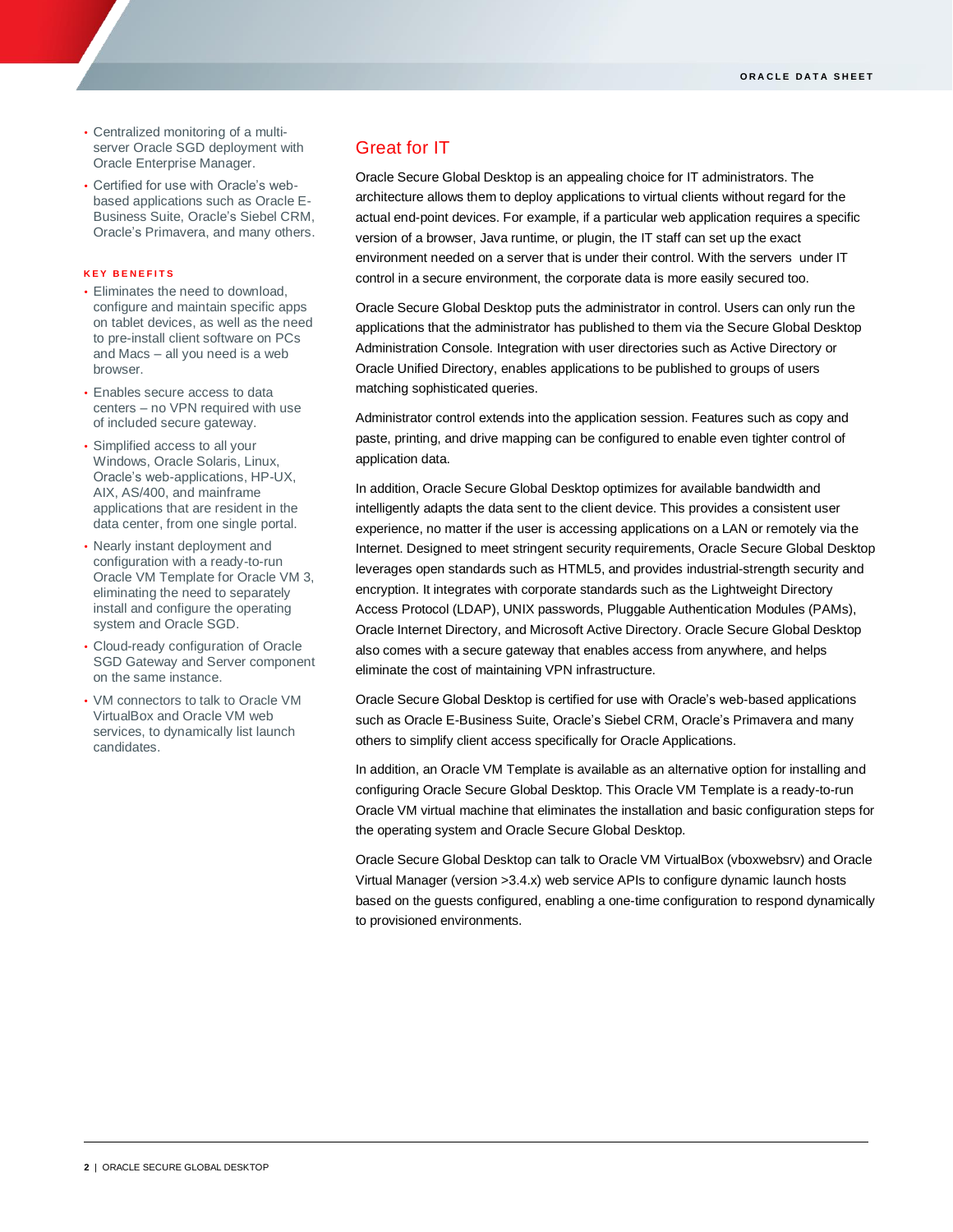

Figure 1. Oracle Secure Global Desktop is an ideal solution for accessing hosted workspaces (diverse application and desktop environments) resident in the data center from a single Web browser.

#### **ORACLE SECURE GLOBAL DESKTOP SPECIFICATIONS**

#### **Supported Application Types**

- *Native Windows applications and desktops*
- *Character applications running on Oracle Solaris, Linux, HP-UX, and AIX*
- *X applications running on Oracle Solaris, Linux, HP-UX, and AIX*
- *IBM mainframe and AS/400 applications*
- *Web applications (using HTML and Java technology)*

#### **Supported Application Types**

- *Microsoft Remote Desktop Protocol*
- *HTTP*
- *HTTPS*
- *Secure shell*
- *Telnet*
- *VT, ANSI*
- *TN3270E*
- *TN5250*
- 

#### **Supported Authentication Mechanisms**

- *LDAP v3*
- *Microsoft Active Directory*
- *RSA SecurID*
- *Oracle Unified Directory*
- *Network Information Service*
- *PAM for UNIX user authentication*
- *Windows Domains*
- *HTTP, HTTPS including public key infrastructure−based client certificates*